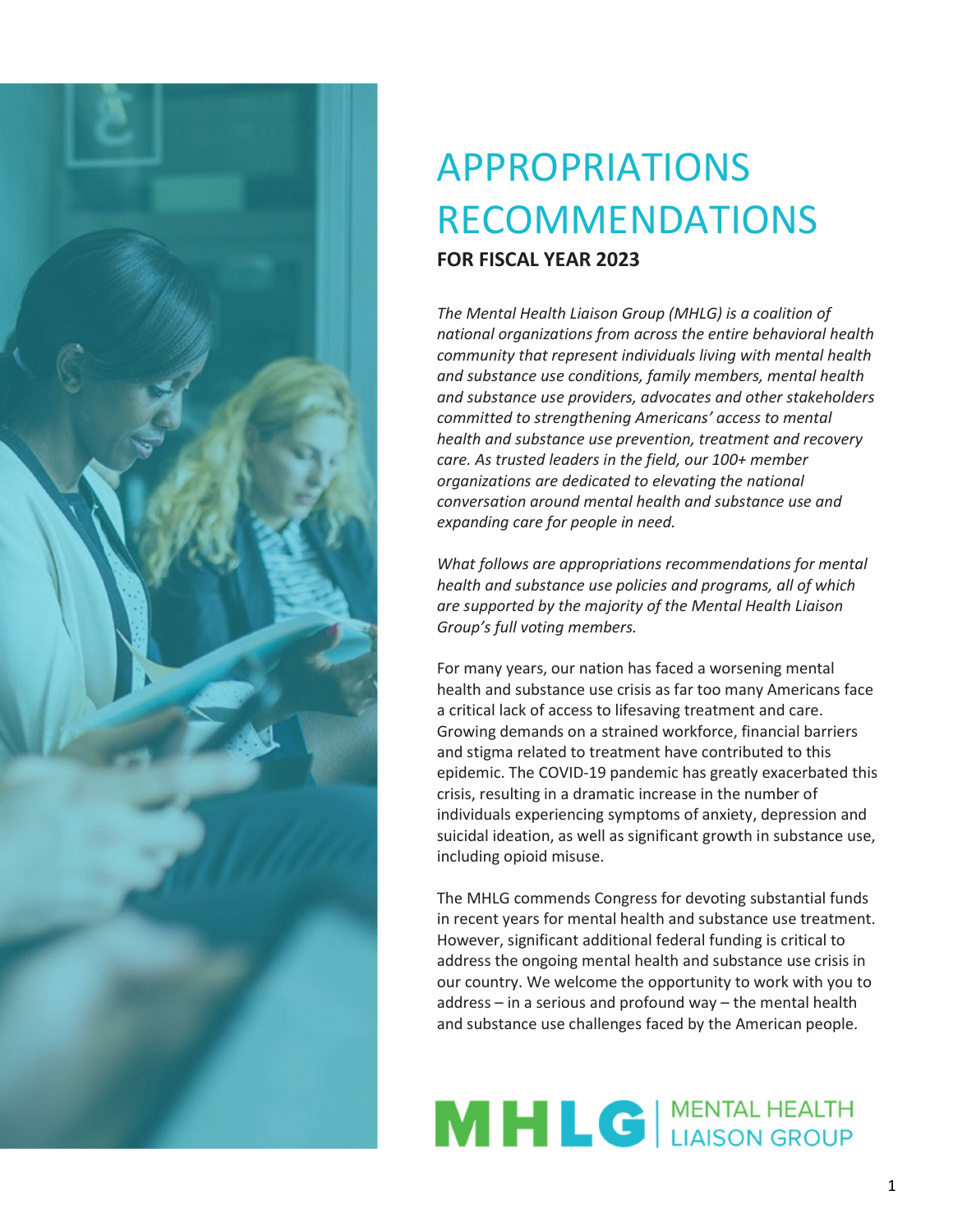#### ENDORSING ORGANIZATIONS

2020 Mom American Academy of Pediatrics American Association for Marriage and Family Therapy American Association for Psychoanalysis in Clinical Social Work American Dance Therapy Association American Foundation for Suicide Prevention American Group Psychotherapy Association American Mental Health Counselors Association American Nurses Association American Occupational Therapy Association American Psychiatric Association American Psychological Association Centerstone\* Children and Adults with Attention-Deficit/Hyperactivity Disorder Clinical Social Work Association Confederation of Independent Psychoanalytic Societies Depression and Bipolar Support Alliance Eating Disorders Coalition for Research, Policy & Action Girls Inc.\* Global Alliance for Behavioral Health & Social Justice International OCD Foundation International Society of Psychiatric Mental Health Nurses\* The Jed Foundation\* The Jewish Federations of North America The Kennedy Forum Maternal Mental Health Leadership Alliance Mental Health America NAMI, National Alliance on Mental Illness The National Alliance to Advance Adolescent Health\* National Association for Children's Behavioral Health National Association for Rural Mental Health National Association of County Behavioral Health and Developmental Disability Directors National Association of Pediatric Nurse Practitioners\* National Association of Peer Supporters (N.A.P.S.)\* National Association of Social Workers National Association of State Mental Health Program Directors National Board for Certified Counselors National Council for Mental Wellbeing National Eating Disorders Association National Federation of Families National Health Care for the Homeless Council\* National League for Nursing Network of Jewish Human Service Agencies\* Psychotherapy Action Network\* REDC Consortium RI International Sandy Hook Promise SMART Recovery Treatment Communities of America The Trevor Project Trust for America's Health Wounded Warrior Project\*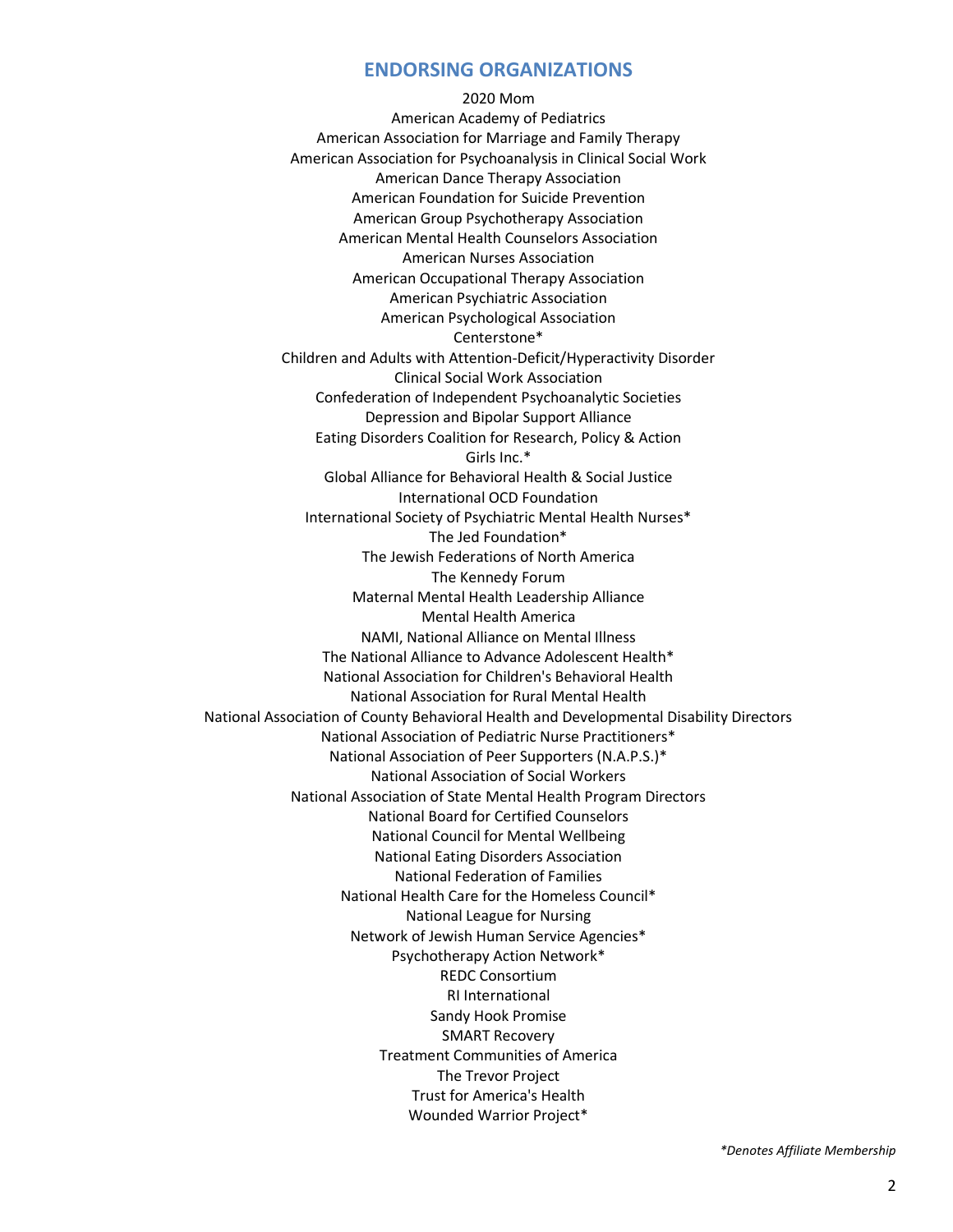# SUBSTANCE ABUSE AND MENTAL HEALTH SERVICES ADMINISTRATION (SAMHSA)

(Dollars in millions)

#### Community Mental Health Services Block Grant (MHBG)

| FY 2022 Enacted                                                                                                                         | FY 2023 MHLG Request           |  |
|-----------------------------------------------------------------------------------------------------------------------------------------|--------------------------------|--|
| \$857.571                                                                                                                               | \$1,653.0 (+\$795.429 vs FY22) |  |
| The MHBG awards funding to states to supplement existing mental health services and/or to fund new activities. MHLG seeks an            |                                |  |
| additional \$795 million to augment funding received during the COVID-19 pandemic that will help states address ongoing mental          |                                |  |
| health needs resulting from the pandemic's impact on mental health. In particular, MHLG seeks an increase from the current five         |                                |  |
| percent set aside to a ten percent set aside (equivalent to \$165.3 million) for crisis services to support state implementation of the |                                |  |
| components of the Crisis Now model to bolster a comprehensive crisis system. The set-aside would aid development of a full 988          |                                |  |

crisis continuum of care in states that includes mobile crisis teams and crisis stabilization facilities. Additionally, MHLG seeks a new ten percent set aside (equivalent to \$165.3 million) for prevention and early intervention, similar to the Substance Abuse Prevention and Treatment Block Grant set-aside. This would include growing school-based and community initiatives to address mental health before a person is deemed SED/SMI, which is the current statutory language for using block grant funds.

#### Development and Implementation of a 988 and Crisis Continuum of Care

In July 2022, 988 will become the nationwide number to access trained crisis counselors via the National Suicide Prevention Lifeline network. To support state implementation of SAMHSA's National Guidelines for Behavioral Health Crisis Care, a model for crisis services includes someone to talk to, someone to respond and somewhere to go, federal, state and local leaders need to invest in this system to ensure that every person who calls 988 gets the help they need. This includes answering 988 calls to connect people to community resources, expanding mobile crisis teams to provide an alternative to law enforcement response to crises and supporting crisis receiving and stabilization facilities. Below are MHLG recommendations to support successful implementation of a 988 system:

#### 988 and Behavioral Health Crisis Services

| <b>Program Title</b>                                                                                                                                                                                                                                                                                                                                                                                                                                                                                                                                                                                                                                                                                                                                                                                                                                                                                                                                                                                                                                                                                                                                                                                                                                                                                                      | FY 2022 Enacted | FY 2023 MHLG Request                     |
|---------------------------------------------------------------------------------------------------------------------------------------------------------------------------------------------------------------------------------------------------------------------------------------------------------------------------------------------------------------------------------------------------------------------------------------------------------------------------------------------------------------------------------------------------------------------------------------------------------------------------------------------------------------------------------------------------------------------------------------------------------------------------------------------------------------------------------------------------------------------------------------------------------------------------------------------------------------------------------------------------------------------------------------------------------------------------------------------------------------------------------------------------------------------------------------------------------------------------------------------------------------------------------------------------------------------------|-----------------|------------------------------------------|
| <b>National Suicide Prevention Lifeline</b>                                                                                                                                                                                                                                                                                                                                                                                                                                                                                                                                                                                                                                                                                                                                                                                                                                                                                                                                                                                                                                                                                                                                                                                                                                                                               | \$101.621       | $$139.691$ (+38.07 vs FY22) <sup>+</sup> |
| The National Suicide Prevention Lifeline (Lifeline) was established by Congress to effectively reach and serve all persons who<br>could be at risk for suicide through a national network of crisis call centers. In July 2022, the easily accessible 988 crisis hotline<br>number will be routed through the Lifeline as a resource for suicide prevention and mental health crisis support. The Lifeline<br>provides nationalized services, including the national call backup network, the chat and text network, and the Spanish<br>subnetwork. Twenty percent of calls are currently directed to the call backup network and 100% of chats and texts flow into<br>the chat and text network. SAMHSA reported to Congress in December 2021 that call, text and chat volume were projected to<br>increase from 3.65 million contacts (estimate) in 2021 to a projected 7.6 million contacts in the full year following 988<br>implementation (through July 2023). MHLG urges Congress to adequately respond to this surge in demand by appropriately<br>resourcing the national Lifeline network operations, including the nationalized services. In addition, MHLG requests \$29.691<br>million under the Lifeline program to be directed to the provision of LGBTQ specialized services within the Lifeline program. |                 |                                          |
| <b>Funding for Local/Regional 988/Lifeline Crisis Call Centers</b>                                                                                                                                                                                                                                                                                                                                                                                                                                                                                                                                                                                                                                                                                                                                                                                                                                                                                                                                                                                                                                                                                                                                                                                                                                                        |                 | \$560.0 (+\$560.0 vs FY22) <sup>+</sup>  |
| There is an increasing need to ensure call centers answering 988 calls are equipped to meet the projected growth in Lifeline<br>contacts. This funding would expand the capacity of local and regional crisis call centers with a goal to answer 90% of all<br>incoming contacts, including calls, chats, and texts, in their region. Local call center capacity must grow to meet the nearly<br>doubling of demand that is projected in the first full year following 988 implementation (through July 2023), which will better<br>link those in need with local and robust behavioral health crisis care services and support increased follow-up services. The<br>funding assumption is based 6,840,000 contacts answered locally at the average of \$82 cost per contact.                                                                                                                                                                                                                                                                                                                                                                                                                                                                                                                                             |                 |                                          |
| <b>Behavioral Health Crisis and 988 Coordinating Office</b>                                                                                                                                                                                                                                                                                                                                                                                                                                                                                                                                                                                                                                                                                                                                                                                                                                                                                                                                                                                                                                                                                                                                                                                                                                                               | \$5.0           | \$10.0 (+\$5.0 vs FY22)                  |
| To connect all of these efforts, MHLG requests \$10 million for the Office of the Assistant Secretary for Mental Health and<br>Substance Use to coordinate a crisis care system encompassing nationwide standards and data analysis to expand the capacity<br>of and access to local crisis call centers, mobile crisis care, crisis stabilization, and psychiatric emergency services.                                                                                                                                                                                                                                                                                                                                                                                                                                                                                                                                                                                                                                                                                                                                                                                                                                                                                                                                   |                 |                                          |
| \$200.0 (+\$200.0 vs FY22)<br>988 Public Awareness Campaign                                                                                                                                                                                                                                                                                                                                                                                                                                                                                                                                                                                                                                                                                                                                                                                                                                                                                                                                                                                                                                                                                                                                                                                                                                                               |                 |                                          |
| In a December 2021 report to Congress, SAMHSA identified a recommendation to "launch a large-scale public awareness and<br>communications campaign" to execute on the goal of strengthening and expanding the Lifeline capabilities. The report to<br>Congress notes, "Similar past campaigns have costed between \$125 million and \$225 million." MHLG requests robust funding<br>to ensure 988 awareness efforts can be implemented during FY 2023 that includes targeted messaging for marginalized and<br>high-risk populations, engagement with key partners, audience research, and content and strategy development.                                                                                                                                                                                                                                                                                                                                                                                                                                                                                                                                                                                                                                                                                              |                 |                                          |

<sup>+</sup>The funding needs of the Lifeline network are contingent upon local and regional Lifeline crisis centers being fully resourced. Any reduction in funding for local and regional Lifeline crisis centers would prevent these centers from meeting the 90% answer rate goal and require a proportional increase in the Lifeline network operations to ensure the backup networks have sufficient capacity to answer the contacts not answered by the local centers.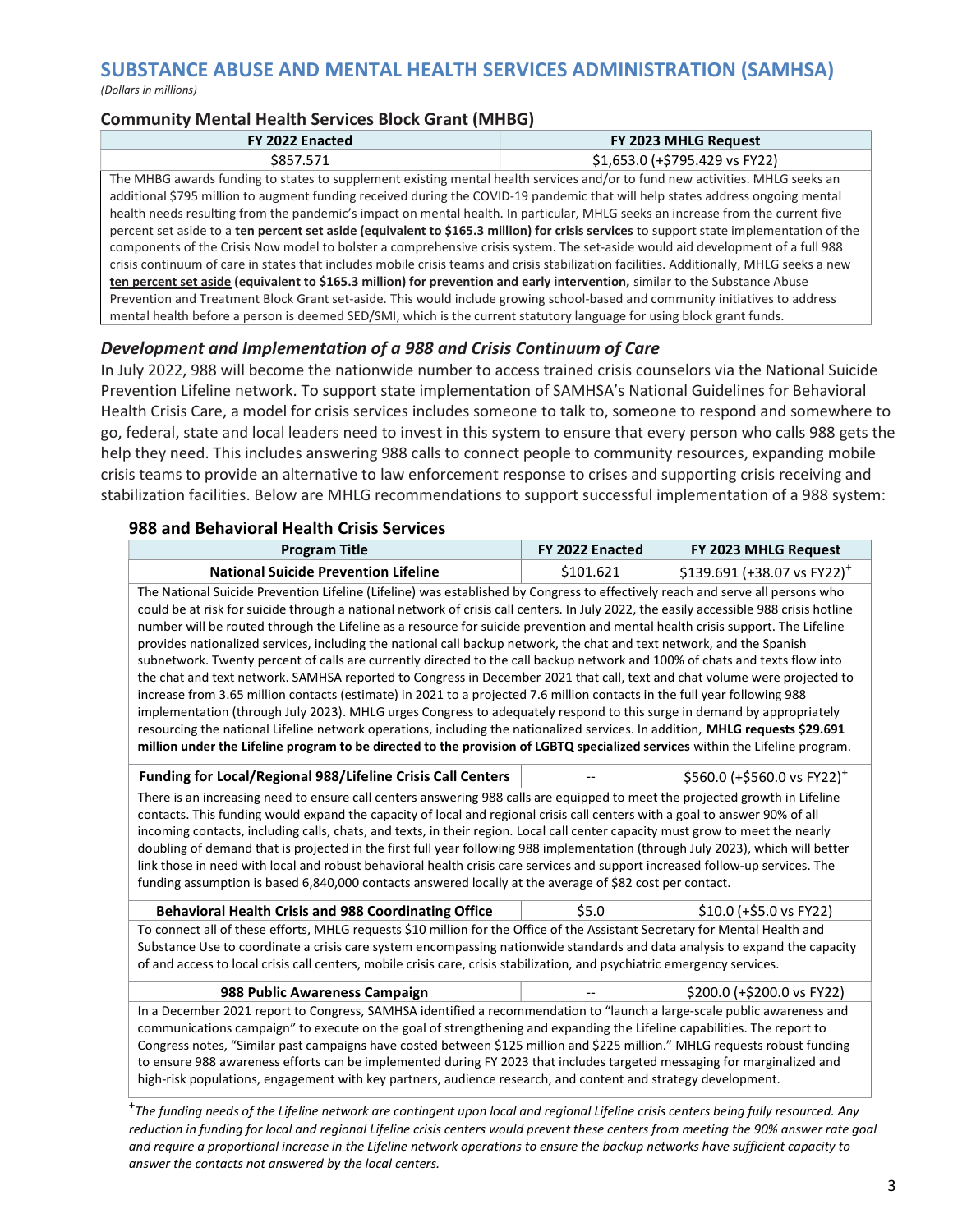#### Mental Health Crisis Response Partnership Program

| FY 2022 Enacted                                                                                                                 | FY 2023 MHLG Request       |
|---------------------------------------------------------------------------------------------------------------------------------|----------------------------|
| S10.0                                                                                                                           | $$100.0$ (+\$90.0 vs FY22) |
| Mobile crisis teams are critical to provide an in-person response to a person in crisis when more assistance is needed than can |                            |

be provided by a 988 crisis call counselor. Currently, only a small portion of communities have mobile crisis teams, made up of health care and behavioral health care professionals, available. MHLG requests an increase to the newly established Mental Health Crisis Response Partnership Pilot Program to help communities create mobile crisis response teams that divert people in mental health crisis from law enforcement to behavioral health teams.

#### Certified Community Behavioral Health Clinics (CCBHC) Expansion Grants

| FY 2022 Enacted | FY 2023 MHLG Request       |
|-----------------|----------------------------|
| \$315.0         | \$561.0 (+\$246.0 vs FY22) |
|                 | .                          |

Since launching in 2017, CCBHCs have dramatically improved access to a comprehensive range of mental health and substance use disorder (SUD) services to vulnerable individuals, including but not limited to 24/7 crisis services. Throughout the pandemic, CCBHCs have been on the front lines ensuring millions of Americans continue to receive medically necessary mental health and SUD services. CCHBCs are a successful, integrated, and modern way of delivering  $21^{st}$  century mental health and substance use care to patients, including crisis services as part of the new 988 crisis system. The FY 2023 allocation will allow for both the continued reach of the grant program to more states while allowing previous grantees to reapply and continue their successful work in communities across the country.

#### Substance Use Priorities

#### Substance Abuse Prevention and Treatment Block Grant (SAPT)

| FY 2022 Enacted                                                                                                                  | FY 2023 MHLG Request           |  |
|----------------------------------------------------------------------------------------------------------------------------------|--------------------------------|--|
| \$1,908.079                                                                                                                      | \$3,008 (+\$1,099.921 vs FY22) |  |
| The SAPT block grant distributes funds to eligible states and territories to plan, carry out and evaluate substance use disorder |                                |  |
| prevention, treatment, and recovery support services for individuals, families, and communities impacted by substance use        |                                |  |
| disorder. In 2015, SAPT accounted for approximately 32 percent of total state substance use agency funding and 23 percent of     |                                |  |
| total state substance use prevention and public health funding. Outcome measures from the most recent year for which data is     |                                |  |
| available show that the SAPT has been successful in expanding treatment capacity by supporting approximately two million         |                                |  |
| admissions to treatment programs receiving public funding.                                                                       |                                |  |

#### State Opioid Response Grants (SOR)

| FY 2022 Enacted                                                                                                              | FY 2023 MHLG Request         |  |
|------------------------------------------------------------------------------------------------------------------------------|------------------------------|--|
| \$1,500.0                                                                                                                    | \$2,000.0 (+\$500.0 vs FY22) |  |
| The State Opioid Response Grant (SOR) program supports evidence-based prevention, treatment and recovery support services    |                              |  |
| to address stimulant misuse and use disorders. MHLG requests additional increases in FY 2023 to address the opioid crisis by |                              |  |
| increasing access to medication-assisted treatment, reducing unmet treatment needs across the country and reducing opioid    |                              |  |
| overdose-related deaths.                                                                                                     |                              |  |

## PARITY ENFORCEMENT INITIATIVES

(Dollars in millions)

| <b>Program Title</b>                                                        | Agency                                                      | <b>FY2022 Enacted</b> | <b>FY2023 MHLG</b><br><b>Request</b> |
|-----------------------------------------------------------------------------|-------------------------------------------------------------|-----------------------|--------------------------------------|
| <b>Employee Benefits Security Administration</b>                            | Department of<br>Labor                                      | $- -$                 | \$27.5<br>(+\$27.5 vs FY22)          |
| <b>Centers for Medicare &amp; Medicaid Services</b><br>for grants to states | Department of<br><b>Health and Human</b><br><b>Services</b> | $-$                   | \$125.0<br>(+\$125.0 vs FY22)        |

These requests would fund continued enforcement of parity requirements in Medicaid and CHIP programs, the ACA Marketplace, and most health care coverage programs subject to the Mental Health Parity and Addiction Equity Act of 2008. Despite agency efforts to work with states to implement parity over recent years, there remain issues with parity compliance and transparency across health care coverage programs. The MHLG requests additional appropriations to ensure the effective implementation and monitoring of insurance parity.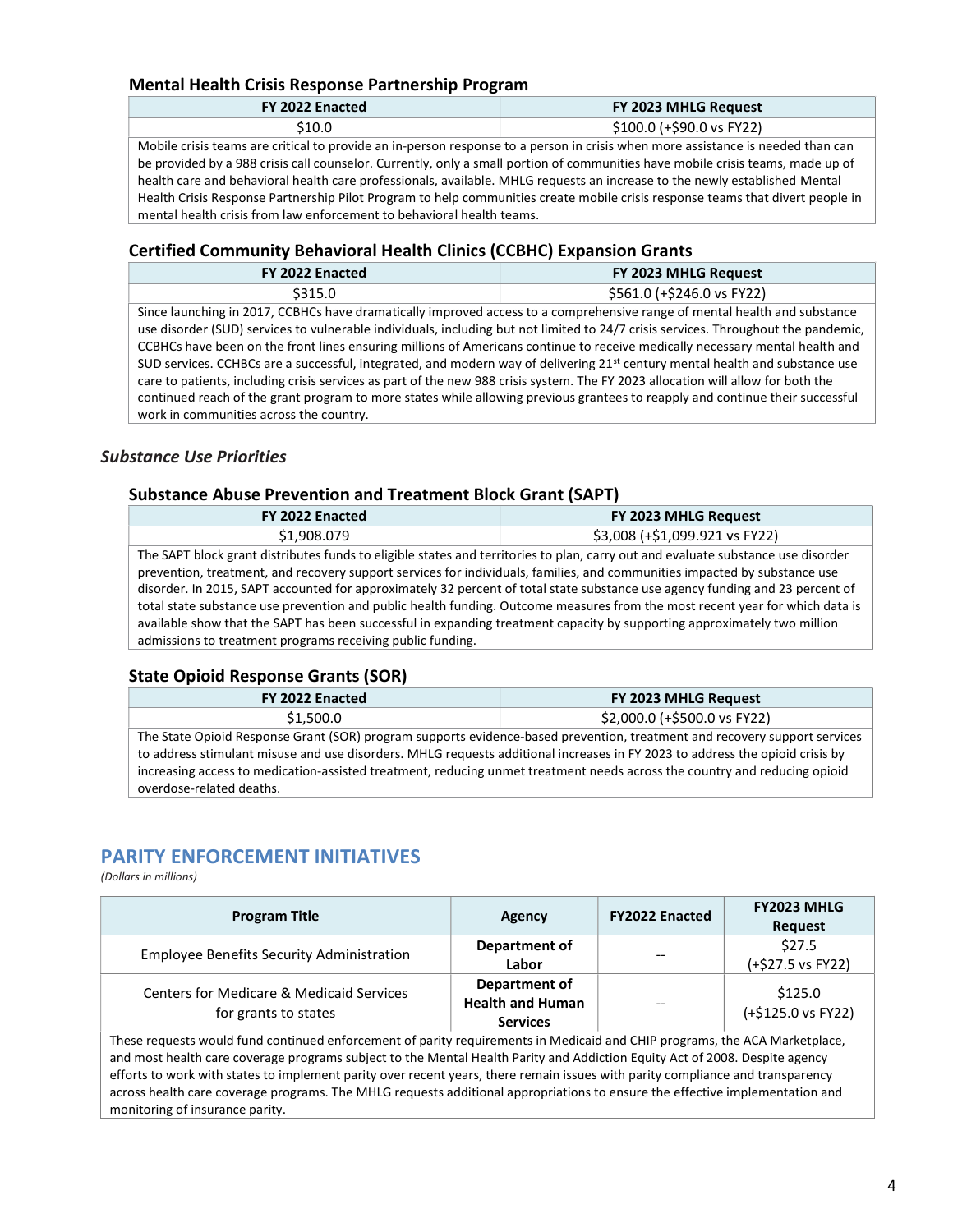# NATIONAL INSTITUTES OF HEALTH (NIH)

(Dollars in millions)

#### National Institute of Mental Health (NIMH)

| FY 2022 Enacted                                                                                                                                                                                                                                                                                                                                                                                                            | FY 2023 MHLG Request           |
|----------------------------------------------------------------------------------------------------------------------------------------------------------------------------------------------------------------------------------------------------------------------------------------------------------------------------------------------------------------------------------------------------------------------------|--------------------------------|
| \$2,140.976                                                                                                                                                                                                                                                                                                                                                                                                                | \$2,248.025 (+107.049 vs FY22) |
| Scientific advances have led to astounding discoveries about the brain and treatment for mental health and substance use disorders.<br>Continued investments in research will aid in developing rapid, effective treatments for behavioral health disorders and facilitate<br>early identification and intervention. MHLG requests that NIMH receive a five percent increase comparable to other Institutes<br>within NIH. |                                |

# HEALTH RESOURCES AND SERVICES ADMINISTRATION (HRSA)

(Dollars in millions)

#### Behavioral Health Workforce Education and Training (BHWET) Program

| FY 2022 Enacted                                                                                                                                                                                                                                                                                                                                                                                                                                                                                                                | FY 2023 MHLG Request       |
|--------------------------------------------------------------------------------------------------------------------------------------------------------------------------------------------------------------------------------------------------------------------------------------------------------------------------------------------------------------------------------------------------------------------------------------------------------------------------------------------------------------------------------|----------------------------|
| \$123.0                                                                                                                                                                                                                                                                                                                                                                                                                                                                                                                        | \$225.8 (+\$102.8 vs FY22) |
| BHWET expands mental and behavioral health services for underserved populations by supporting pre-degree clinical internships<br>and field placements for doctoral-level psychology students, master's-level social workers, school social workers, professional and<br>school counselors, psychiatric-mental health nurse practitioners, occupational therapists, behavioral pediatrics, peer support<br>specialists, training programs in psychiatry, substance use disorder prevention, and marriage and family therapists. |                            |

#### Pediatric Mental Health Care Access (PMHCA) Program

| FY 2022 Enacted                                                                                                                          | FY 2023 MHLG Request    |  |
|------------------------------------------------------------------------------------------------------------------------------------------|-------------------------|--|
| \$11.0                                                                                                                                   | $$14.0 (+$3.0 vs FY22)$ |  |
| The Pediatric Mental Health Care Access (PMHCA) Program supports state programs that help pediatric primary care providers (PCPs)        |                         |  |
| fill the role of therapists and psychiatrists. Pediatric PCPs have played a critical part in screening and diagnosing children's mental  |                         |  |
| health conditions; however, many PCPs do not feel they have sufficient training to fully meet their patients' mental health needs.       |                         |  |
| These programs provide PCPs with rapid clinical psychiatric consultations, education, in-depth training, or referrals for further mental |                         |  |
| health services for the patient when necessary. By integrating mental health with primary care, PMHCA has significantly increased        |                         |  |
| the number of children that are able to receive mental health services.                                                                  |                         |  |

#### School-Based Health Centers

| FY 2022 Enacted                                                                                                                    | FY 2023 MHLG Request       |  |
|------------------------------------------------------------------------------------------------------------------------------------|----------------------------|--|
| \$30.0                                                                                                                             | \$300.0 (+\$270.0 vs FY22) |  |
| School-based health centers (SBHCs) provide comprehensive and integrated health, mental health care, and social services. This     |                            |  |
| increase would allow for specific funding aimed at enhancing mental health services. Behavioral health services were the number    |                            |  |
| one source of care sought by SBHC patients prior to the pandemic and the need has dramatically increased in the wake of COVID-19.  |                            |  |
| Throughout the pandemic, SBHCs have utilized various methods of maintaining these crucial services through telehealth (including   |                            |  |
| audio only), community health workers, peer to peer support networks, etc. MHLG urges Congress to recognize the critical role that |                            |  |
| SBHCs play in providing access to behavioral and mental health services.                                                           |                            |  |

#### Screening and Treatment for Maternal Depression and Related Behavioral Disorders Program (MDRBD)

| FY 2022 Enacted                                                                                                                                                                                                                                                                                                                                                                                                                                                                                                                                      | FY 2023 MHLG Request    |
|------------------------------------------------------------------------------------------------------------------------------------------------------------------------------------------------------------------------------------------------------------------------------------------------------------------------------------------------------------------------------------------------------------------------------------------------------------------------------------------------------------------------------------------------------|-------------------------|
| <b>S6.5</b>                                                                                                                                                                                                                                                                                                                                                                                                                                                                                                                                          | \$11.5 (+\$5.0 vs FY22) |
| The MDRBD Program supports state programs that help primary care providers (PCPs) to screen and treat pregnant and postpartum<br>patients for mental health conditions, which are the most common complication of pregnancy and childbirth. These programs<br>include education/training for providers and staff; real-time psychiatric consultation; and resources and referrals. In FY20, MDRBD<br>programs trained 1,245 providers and screened 24,518 women for depression, 14,978 women for anxiety, and 12,928 for substance<br>use disorders. |                         |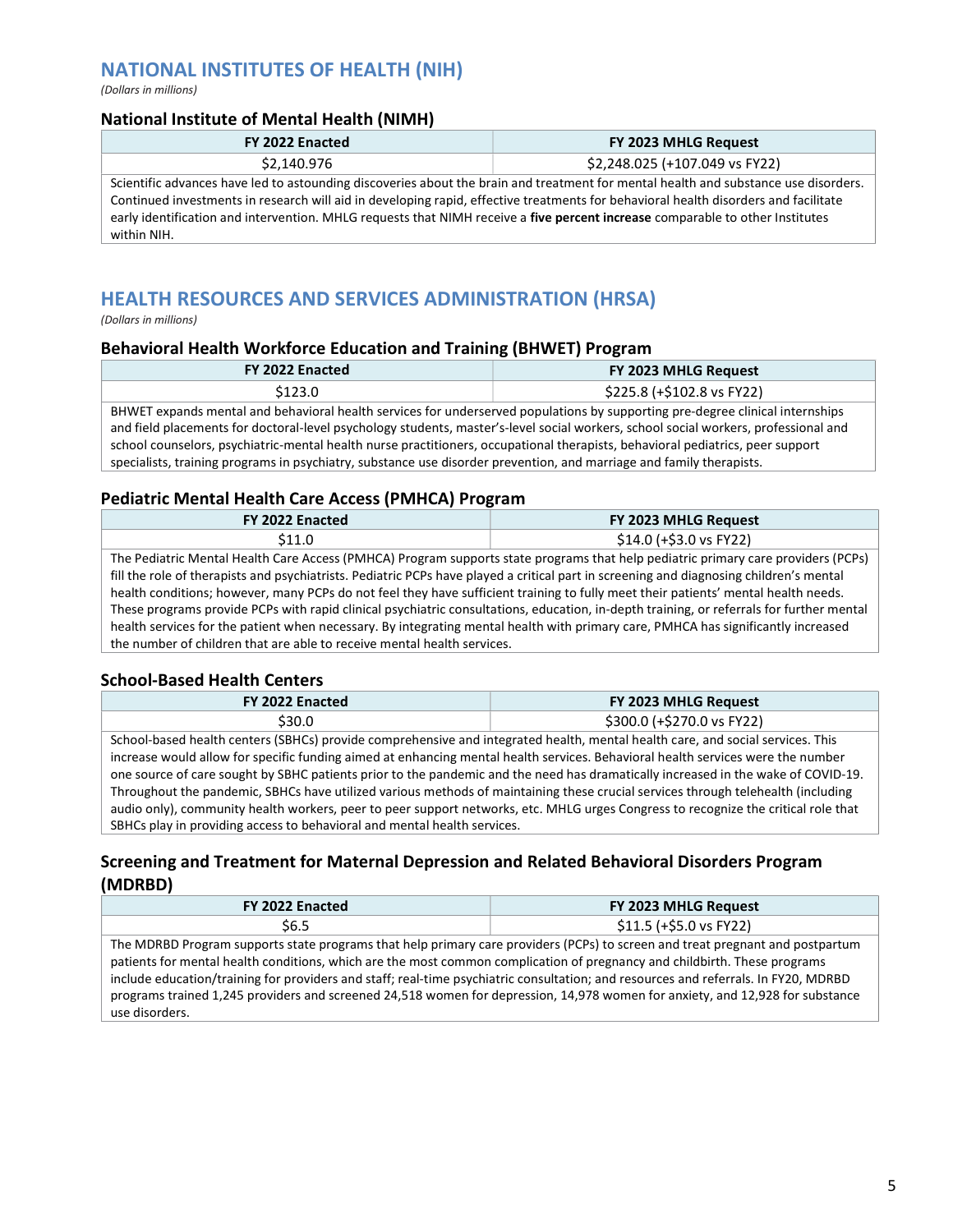# CENTERS FOR DISEASE CONTROL AND PREVENTION (CDC)

(Dollars in millions)

#### Mental Health and Substance Use Disorder Research and Programs

| <b>Program Title</b>                             | FY 2022 Enacted          | FY 2023 MHLG Request     |
|--------------------------------------------------|--------------------------|--------------------------|
| <b>Suicide Prevention Activities</b>             | \$20.0                   | \$40.0 (+\$20.0 vs FY22) |
| Eating Disorders Awareness Program               | $\hspace{0.05cm} \ldots$ | \$3.0 (+\$3.0 vs FY22)   |
| Adverse Childhood Experiences                    | \$7.0                    | \$15.0 (+\$8.0 vs FY22)  |
| Adolescent Mental Health Coordinating Center     | $\overline{\phantom{a}}$ | \$25.0 (+\$25.0 vs FY22) |
| Firearm Injury and Mortality Prevention Research | \$12.5                   | \$35.0 (+\$22.5 vs FY22) |
| <b>Healthy Schools Program</b>                   | \$15.4                   | \$50.0 (+34.6 vs FY22)   |
|                                                  |                          |                          |

The increased funding requests made by the MHLG above reflect the need for further research and surveillance efforts and to test and implement innovative prevention and recovery strategies. New funding requests for the Eating Disorders Awareness Program and Adolescent Mental Health Coordinating Center were both mentioned in the FY 22 spending agreement but not appropriated. The Eating Disorders Awareness Program would fund an awareness campaign through the Division of Nutrition, Physical Activity and Obesity to provide education and implementation of proper prevention strategies. The Adolescent Mental Health Coordinating Center would leverage existing CDC activities dedicated to adolescent mental health to develop and implement national goals and a national strategy to improve adolescent mental wellbeing and advance equity.

# Department of Education

(Dollars in millions)

| <b>Program Title</b>                                                                                                                 | FY 2022 Enacted | FY 2023 MHLG Request       |  |  |
|--------------------------------------------------------------------------------------------------------------------------------------|-----------------|----------------------------|--|--|
| Mental Health Services Professional Demonstration                                                                                    | \$55.0          | \$500.0 (+\$445.0 vs FY22  |  |  |
| Grants                                                                                                                               |                 |                            |  |  |
| School-Based Mental Health Services Grants                                                                                           | \$56.0          | \$500.0 (+\$444.0 vs FY22) |  |  |
| The extent of the youth mental health crisis is staggering. With about 13,800 school districts serving over 55 million students, \$1 |                 |                            |  |  |
| billion is needed to support needed mental health professionals and services in schools. Schools are the second most common place    |                 |                            |  |  |
| where children and youth receive mental health care, far outpacing primary care. Schools reduce many barriers to accessing mental    |                 |                            |  |  |
| health treatment and allow for an efficient public health approach that allows for early and effective interventions.                |                 |                            |  |  |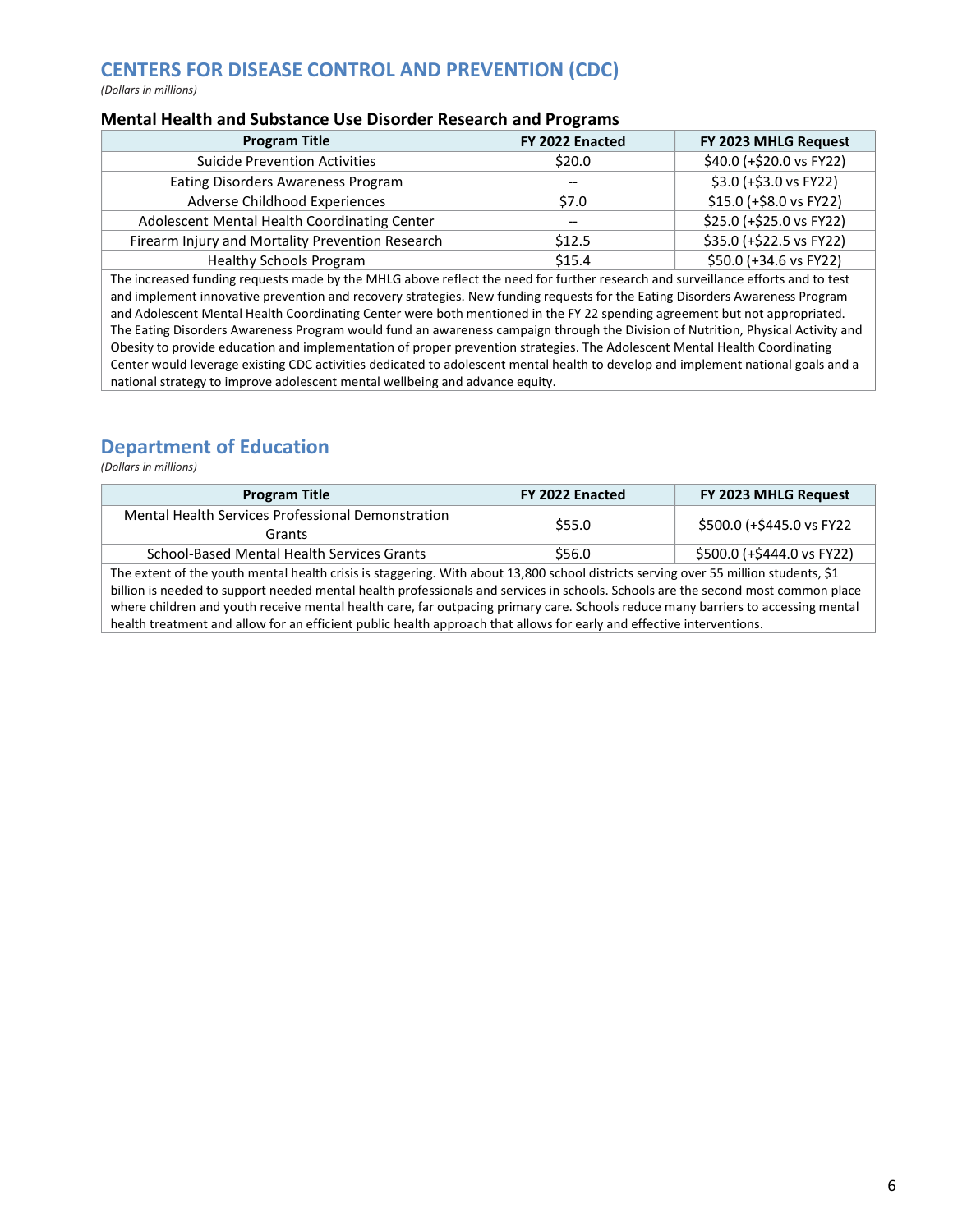The Mental Health Liaison Group requests \$10.7 billion for SAMHSA for FY 2023 (+\$4.2 billion over FY 22 enacted) to reflect the rising needs of Americans living with mental illness and substance use disorders in the wake of the COVID-19 pandemic. These programs are vital to the intervention, treatment and recovery supports necessary for Americans living with mental health and substance use conditions.

We ask that you continue supporting such line items with this nominal increase in FY 2023.

# ADDITIONAL FY 2023 LABOR-HHS-EDUCATION APPROPRIATIONS RECOMMENDATIONS

(Dollars in millions)

| Program                                                                                                                       | <b>FY 2022</b><br><b>Enacted</b> | <b>FY 2023</b><br><b>MHLG Request</b> |  |  |
|-------------------------------------------------------------------------------------------------------------------------------|----------------------------------|---------------------------------------|--|--|
| <b>Substance Abuse and Mental Health Services Administration</b>                                                              |                                  |                                       |  |  |
| PATH Homelessness Program<br>(Center for Mental Health Services)                                                              | \$64.635                         | \$70.0<br>(+\$5.365 to FY22)          |  |  |
| Protection and Advocacy for Individuals with Mental Illness (PAIMI)<br>(Center for Mental Health Services)                    | \$38.0                           | \$40.0<br>(+\$2.0 vs FY22)            |  |  |
| Project AWARE State Grants<br>(Center for Mental Health Services)                                                             | \$120.001                        | \$244.0<br>(+\$123.999 vs FY22)       |  |  |
| Mental Health Awareness Training Grants<br>(Center for Mental Health Services)                                                | \$24.963                         | \$64.0<br>(+\$39.037 vs FY22)         |  |  |
| National Child Traumatic Stress Initiative<br>(Center for Mental Health Services)                                             | \$81.887                         | \$150.0<br>(+\$68.113 vs FY22)        |  |  |
| Primary and Behavioral Health Integration (PBHCI) Technical Assistance<br>(Center for Mental Health Services)                 | \$1.99                           | \$3.0<br>(+1.01 vs FY22)              |  |  |
| Primary and Behavioral Health Integration (PBHCI) Grants<br>(Center for Mental Health Services)                               | \$52.877                         | \$103.0<br>(+\$50.123 vs FY22)        |  |  |
| Assertive Community Treatment for Individuals with Serious Mental Illness<br>(Center for Mental Health Services)              | \$9.0                            | \$25.0<br>(+\$16.0 vs FY22)           |  |  |
| <b>Healthy Transitions</b><br>(Center for Mental Health Services)                                                             | \$29.451                         | \$50.0<br>(+\$20.549 vs FY22)         |  |  |
| Practice Improvement and Training Programs<br>(Science and Service)                                                           | \$7.828                          | \$9.8<br>(+\$1.972 vs FY22)           |  |  |
| Minority Fellowship Program<br>(Health Surveillance and Program Support)                                                      | \$16.169                         | \$25.0<br>(+\$8.831 vs FY22)          |  |  |
| <b>Health Resources and Services Administration</b>                                                                           |                                  |                                       |  |  |
| Graduate Psychology Education (GPE) Program                                                                                   | \$20.0                           | \$30<br>(+\$10.0 vs FY22)             |  |  |
| <b>Maternal Mental Health Hotline</b>                                                                                         | \$4.0                            | \$7.0<br>(+\$3.0 vs FY22)             |  |  |
| Primary Care Training and Enhancement Grant Program: Eating Disorders<br>Screening, Brief Intervention, and Referral Training | \$49.9                           | \$50.9<br>(+\$1.0 vs FY22)            |  |  |
| School Mental Health Care Access Program                                                                                      |                                  | \$5.0<br>(+\$5.0 vs FY22)             |  |  |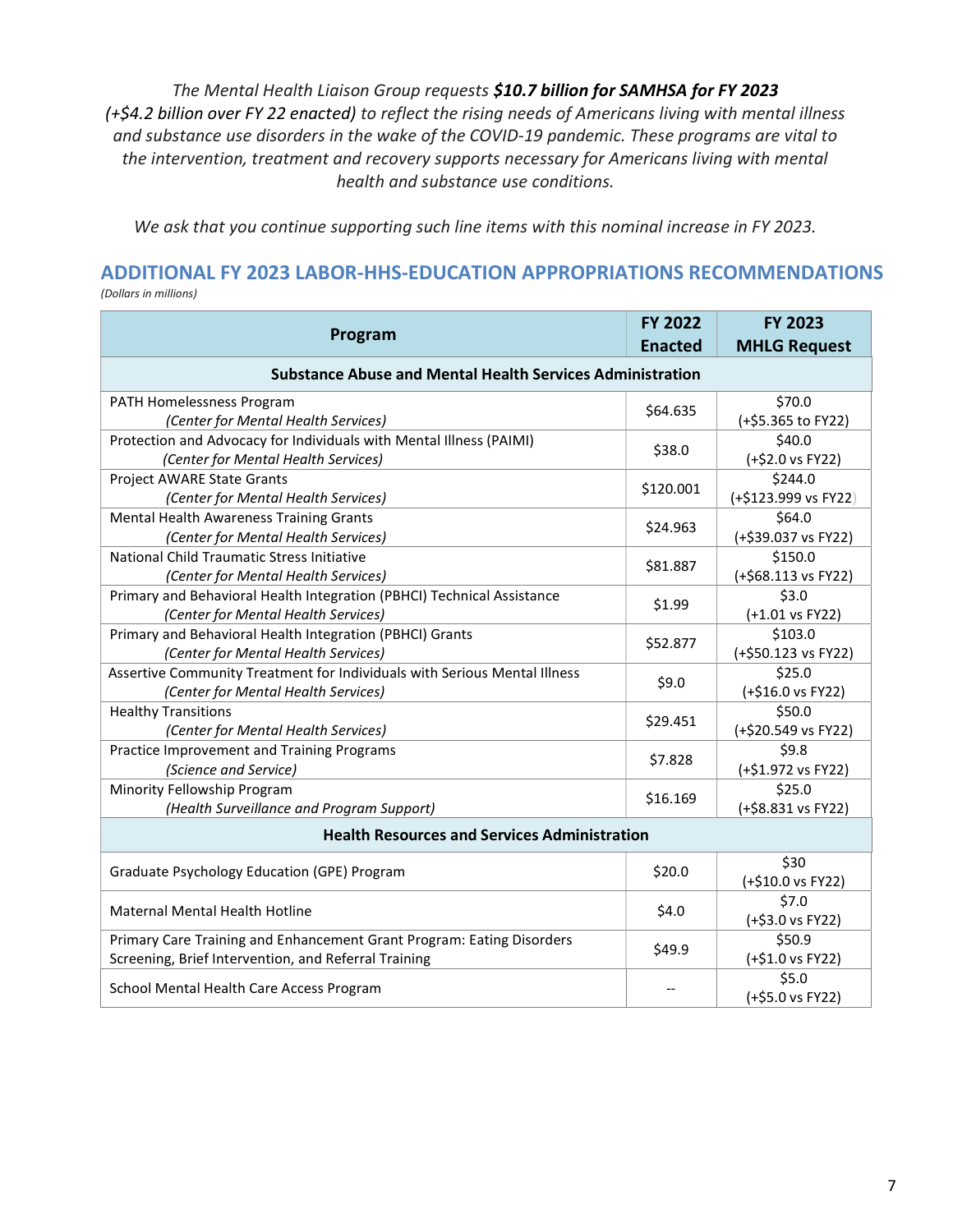### FY 2023 COMMERCE-JUSTICE-SCIENCE RECOMMENDATIONS

(Dollars in millions)

| Program                                                                              | <b>FY 2022</b><br><b>Enacted</b> | <b>FY 2023</b><br><b>MHLG</b><br><b>Request</b> |  |
|--------------------------------------------------------------------------------------|----------------------------------|-------------------------------------------------|--|
| <b>Department of Justice</b>                                                         |                                  |                                                 |  |
| Crisis Stabilization and Community Reentry Grant Program                             | \$10.00                          | \$10.0<br>(level to FY22)                       |  |
| STOP School Violence Act                                                             | \$135.0                          | \$140.00<br>(+\$5.0 vs FY22)                    |  |
| Mentally III Offender Treatment and Crime Reduction Act                              | \$40.0                           | \$50.0<br>(+\$10.0 vs FY22)                     |  |
| Improving Suicide Prevention Resources for States' Extreme Risk Protection<br>Orders | --                               | \$21.0<br>(+\$21.0 vs FY22)                     |  |

Endorsing Organizations: American Academy of Pediatrics, American Association for Marriage and Family Therapy, American Association for Psychoanalysis in Clinical Social Work, American Dance Therapy Association, American Foundation for Suicide Prevention, American Group Psychotherapy Association, American Mental Health Counselors Association, American Occupational Therapy Association, American Psychiatric Association, American Psychological Association, Children and Adults with Attention-Deficit/Hyperactivity Disorder, Clinical Social Work Association, Confederation of Independent Psychoanalytic Societies, Depression and Bipolar Support Alliance, Eating Disorders Coalition for Research, Policy & Action, Global Alliance for Behavioral Health & Social Justice, International OCD Foundation, International Society of Psychiatric Mental Health Nurses\*, The Kennedy Forum, Maternal Mental Health Leadership Alliance, Mental Health America, NAMI--National Alliance on Mental Illness, The National Alliance to Advance Adolescent Health\*, National Association for Children's Behavioral Health, National Association for Rural Mental Health, National Association of County Behavioral Health and Developmental Disability Directors, National Association of Pediatric Nurse Practitioners\*, National Association of Peer Supporters (N.A.P.S.)\*, National Association of Social Workers, National Association of State Mental Health Program Directors, National Council for Mental Wellbeing, National Eating Disorders Association, National Federation of Families, National League for Nursing, Network of Jewish Human Service Agencies\*, Psychotherapy Action Network\*, REDC Consortium, RI International, Sandy Hook Promise, SMART Recovery, Treatment Communities of America, Trust for America's Health, and Wounded Warrior Project\*.

\*Denotes Affiliate Membership